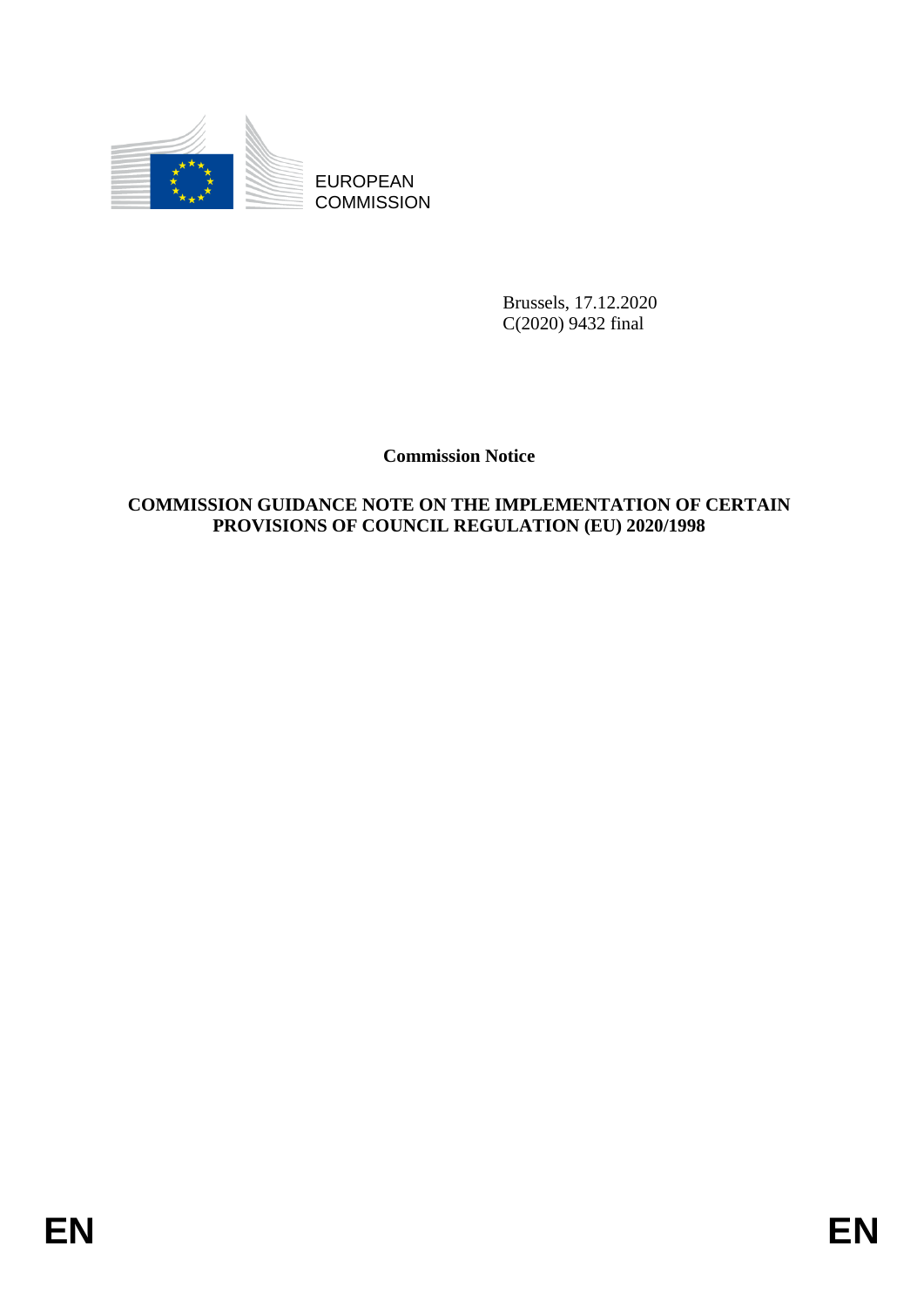# COMMISSION GUIDANCE NOTE ON THE IMPLEMENTATION OF CERTAIN PROVISIONS OF COUNCIL REGULATION (EU) 2020/1998

On 7 December 2020, the European Union adopted a restrictive measures (sanctions) regime to address serious human rights violations and abuses worldwide – the EU Global Human Rights Sanctions Regime. This sanctions regime consists of two legal acts: Council Decision (CFSP)  $2020/1999$  ('the Decision')<sup>1</sup> and Council Regulation (EU)  $2020/1998$  ('the Regulation')<sup>2</sup>. The latter act is addressed to all persons, entities and bodies under EU jurisdiction ('EU operators')<sup>3</sup>, for which it creates legal obligations.

The aim of this note<sup>4</sup> is to provide guidance on certain provisions in the Regulation, for the purpose of ensuring uniform implementation by EU operators and national competent authorities ('NCA'). The note is presented in the form of answers to the questions considered most likely to arise. Should further questions arise, the Commission may revise or extend the note.

For more information on the EU Global Human Rights Sanctions Regime, please also consult the European External Action Service (EEAS) "Questions and Answers on the EU Global Human Rights Sanctions Regime (EUGHRSR)"5.

### **1. What types of sanctions are in place?**

This sanctions regime comprises two types of measures, which are common to most EU sanctions regimes: financial sanctions and restrictions on movement (travel ban). There are no arms embargoes or sectoral/economic sanctions, such as import/export bans, in this particular regime.

The Regulation concerns the application of the financial sanctions (Article 3). These consist of an asset freeze and a prohibition to make funds and economic resources available to the natural and legal persons, entities and bodies targeted by the sanctions and listed in Annex I to the Regulation ('listed persons').

 $\overline{a}$ 

<sup>&</sup>lt;sup>1</sup> Council Decision (CFSP) 2020/1999 concerning restrictive measures against serious human rights violations and abuses, OJ L 410I, 7.12.2020, p. 13.

<sup>&</sup>lt;sup>2</sup> Council Regulation (EU) 2020/1998 concerning restrictive measures against serious human rights violations and abuses, OJ L 410I, 7.12.2020, p. 1.

<sup>&</sup>lt;sup>3</sup> See also Question 2.

<sup>&</sup>lt;sup>4</sup> This note has been conceived as a guidance document where the Commission sheds light on its current understanding of a number of provisions of the Regulation. The note does not aspire to cover all provisions in an exhaustive manner, nor does it create any new legislative rules. The Commission oversees the application of Union law under the control of the Court of Justice of the European Union. Pursuant to the Treaties, only the Court of Justice of the European Union can provide legally binding interpretations of acts of the institutions of the Union.

<sup>5</sup> [https://eeas.europa.eu/headquarters/headquarters-homepage/90013/questions-and-answers-eu-global](https://eeas.europa.eu/headquarters/headquarters-homepage/90013/questions-and-answers-eu-global-human-rights-sanctions-regime_en)[human-rights-sanctions-regime\\_en](https://eeas.europa.eu/headquarters/headquarters-homepage/90013/questions-and-answers-eu-global-human-rights-sanctions-regime_en)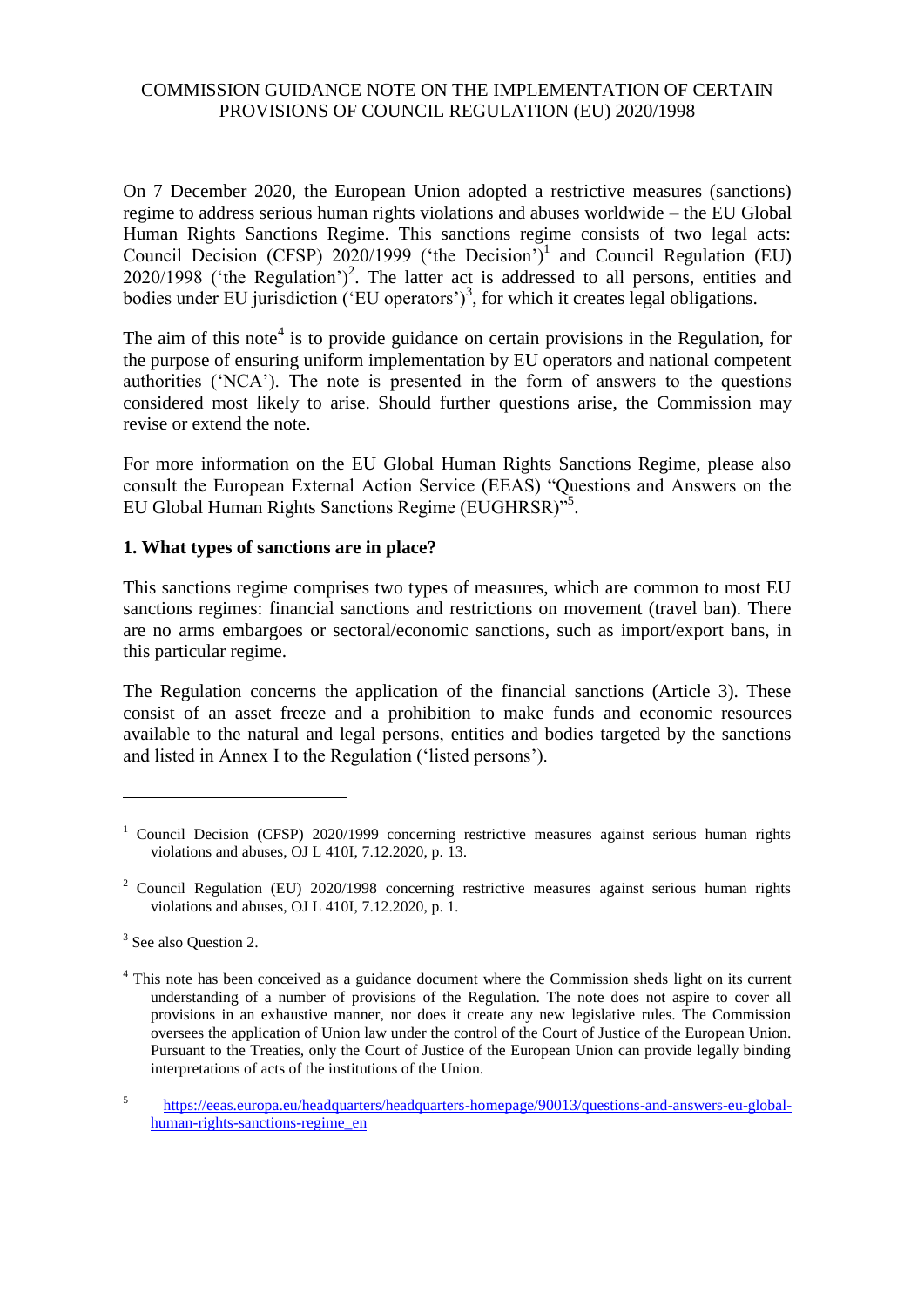# **2. Who must comply with the provisions of the Regulation?**

EU sanctions create legal obligations for all EU operators, and in respect of any business conducted within the EU. Article 19 of the Regulation defines the scope of this jurisdiction<sup>6</sup>.

EU sanctions are expected to produce effects in third countries through pressure on the listed persons. However, they do not apply extra-territorially. In other words, they do not create obligations for non-EU operators, unless the business is conducted at least partly within the EU.

### **3. What do the financial sanctions entail?**

EU operators must comply with the obligation to freeze all assets (funds and economic resources) of the listed persons, and must also ensure that they do not make any funds or economic resources available to the listed persons (Article 3 of the Regulation). See also Question 4 and Question 5.

In principle, conducting business with a listed person involves financial transactions. This will likely imply either a change in the form of the listed person's funds (for example, changing the amount or location of the funds), a use of its economic resources, or making funds or economic resources available to the listed person, all of which are prohibited.

The notions of 'funds', 'economic resources', 'freezing of funds' and 'freezing of economic resources' are defined in Article 1 of the Regulation.

### **4. What does the freezing of assets mean?**

 $\overline{a}$ 

The Regulation requires EU operators to freeze the funds of listed persons. In other words, EU operators must prevent dealing with such funds in any way that would result in any change to their features that would enable the funds to be used (by anyone). This means, for example, that an EU bank holding the accounts of a listed person must prevent transfers that would change the location of the funds frozen, and that an EU citizen holding shares in an investment fund on behalf of a listed person must prevent any alterations that would change the shares' ownership.

The Regulation also requires EU operators to freeze the economic resources of listed persons. In other words, EU operators must prevent the use of such resources for the obtainment of funds, goods or services in any way. In principle, and for example, this means that an EU airport should not allow the plane of a listed person to operate flights, and that an EU real estate agency managing the property of a listed person should not allow it to be rented out. The prohibition does not concern resources that are only suitable for personal use or consumption, such as electricity or food. In case of doubt, see also Question 13.

 $6$  The Regulation applies within the territory of the Union, including its airspace; on board any aircraft or vessel under the jurisdiction of a Member State; to any citizen of a Member State, inside or outside the territory of the Union; to any legal person, entity or body, inside or outside the territory of the Union, incorporated or constituted under the law of a Member State; and to any legal person, entity or body, in respect of any business done in whole or in part within the Union.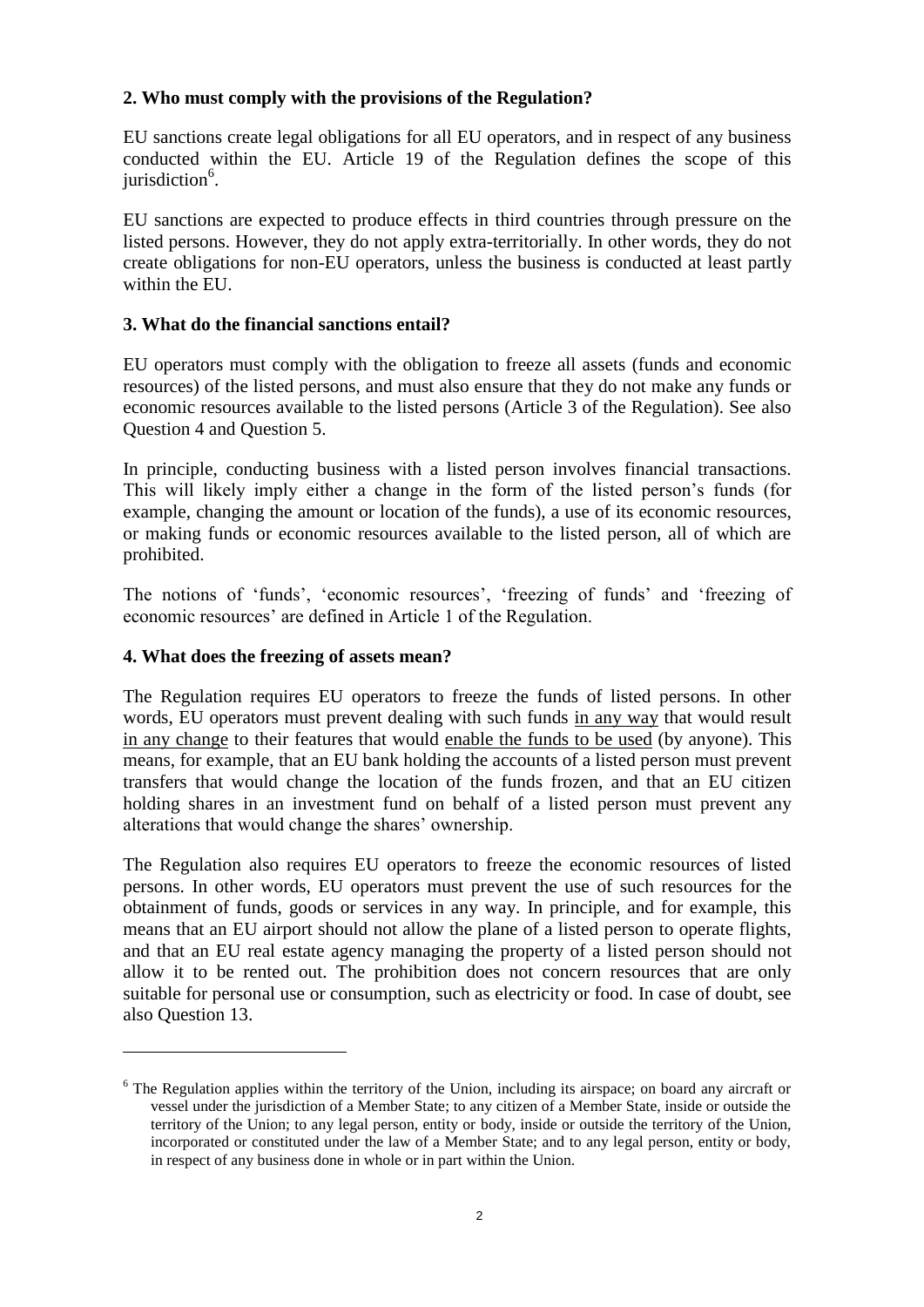Note that an asset freeze, unlike confiscation, does not affect the ownership of the funds or economic resources concerned.

### **5. What does the prohibition to make funds and economic resources available mean?**

This measure prohibits EU operators from putting any funds or economic resources at the disposal of listed persons directly or indirectly, whether by gift, sale, barter or any other means, including the return of the listed person's own resources.

In principle, and for example, an EU business is not allowed to sell or deliver products or services to a listed person, even if in exchange for adequate payment; an EU citizen is not allowed to work for a listed company; and a third-country citizen is not allowed to make donations, from the territory of a Member State, to a listed person.

# **6. Are there additional obligations with which EU operators must comply?**

i) Non-circumvention (Article 10 of the Regulation)

EU operators are prohibited from taking part, knowingly and intentionally, in any activities which circumvent the financial sanctions. Such activities can include, for example, operating as a front company for a listed entity, or conducting transactions in the EU at the direction of a listed person.

ii) Supplying information (Article 9 of the Regulation)

EU operators must supply to the NCA any information which would facilitate compliance with the Regulation, transmit this information also to the Commission, and cooperate with the NCA in the possible follow-up. Such information includes details of any accounts frozen (e.g. account holder, number, value of funds frozen) and incoming transfers; attempts by customers or other persons to circumvent the Regulation; ownership or control over a non-listed entity by a listed person; and any other details which may be useful to the NCA.

Some Member States have laid down specific reporting procedures. Further details can be provided by the NCA. See also Question 13.

# **7. How can EU operators find out who is targeted by these sanctions?**

The names and identifying information of the listed persons can be found in Annex I to the Regulation, along with the specific reasons why these persons are listed. The Council of the EU is responsible for amending the list. It does so by means of Council Implementing Regulations, which are published in the Official Journal of the European Union  $(OJ)^7$ . The names and identifying information of the listed persons are also reflected in the EU Sanctions Map<sup>8</sup> and in the Financial Sanctions Database<sup>9</sup>, both of which are freely accessible online.

 $\overline{a}$ 

<sup>&</sup>lt;sup>7</sup> <https://eur-lex.europa.eu/oj/direct-access.html>

<sup>&</sup>lt;sup>8</sup> <https://www.sanctionsmap.eu/>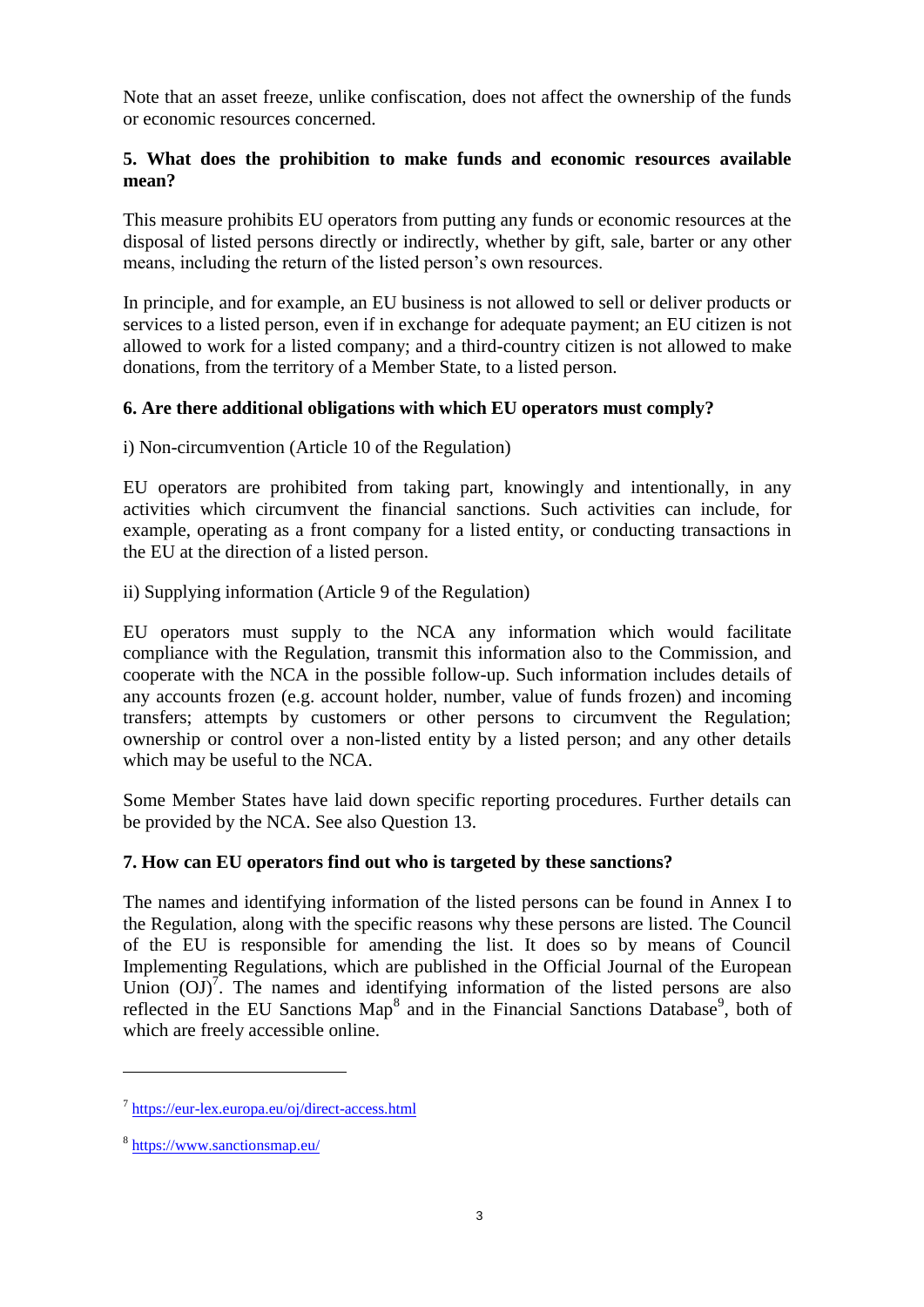As per Article 2(3) of the Regulation, the listed persons can be State actors (for example, government bodies or officials); other actors exercising effective control or authority over a territory; and other non-State actors<sup>10</sup> (for example, private individuals and business entities).

### **8. What about entities owned or controlled by listed persons? Do the sanctions also apply to them?**

Only the persons listed in Annex I to the Regulation are directly targeted by EU sanctions, and all funds and economic resources belonging to, owned, held or controlled by these listed persons must be frozen. Thus, EU operators must be very careful when engaging with an entity that is owned or controlled by a listed person.

If, for example, an Entity 'X' is owned or controlled by a listed person, it can be presumed that this control extends to all assets nominally owned by Entity X. Therefore, EU operators must freeze all funds and economic resources of Entity X, pursuant to Article 3(1) of the Regulation. Entity X may obtain the lifting of the freeze on some or all of its assets by demonstrating that these are in fact not controlled by the listed person $^{11}$ .

If Entity X is owned or controlled by the listed person, EU operators are moreover prohibited from making available any funds or economic resources to Entity X. This would be considered as making them indirectly available to the listed person and would be in breach of Article 3(2) of the Regulation, unless it can be reasonably determined, on a case-by-case basis using a risk-based approach, taking into account all of the relevant circumstances, that the funds or economic resources will not be used by or for the benefit of the listed person.

# **9. How can the presence of ownership or control be determined?**

a) Ownership<sup>12</sup>

If the listed person possesses more than  $50\%$  of the proprietary rights of Entity X or has majority interest in Entity X, then it is considered that the listed person owns Entity X.

b) Control<sup>13</sup>

 $\overline{a}$ 

If any of the following non-exhaustive criteria are satisfied, it can be considered that the listed person controls Entity X, alone or pursuant to an agreement with another

 $13$  Ibid.

<sup>&</sup>lt;sup>9</sup> <https://webgate.ec.europa.eu/europeaid/fsd/fsf>

 $10$  As laid down in Article 1(4) of Council Decision (CFSP) 2020/1999 concerning restrictive measures against serious human rights violations and abuses.

<sup>&</sup>lt;sup>11</sup> Commission Opinion of 19.06.2020 on Article 2 of Council Regulation (EU) No 269/2014 (C(2020 4117 final): [https://ec.europa.eu/info/files/200619-opinion-financial-sanctions\\_en](https://ec.europa.eu/info/files/200619-opinion-financial-sanctions_en)

<sup>&</sup>lt;sup>12</sup> See also the EU Best Practice for the effective implementation of restrictive measures of 4 May 2018 (8519/18), available at<https://www.consilium.europa.eu/en/policies/sanctions>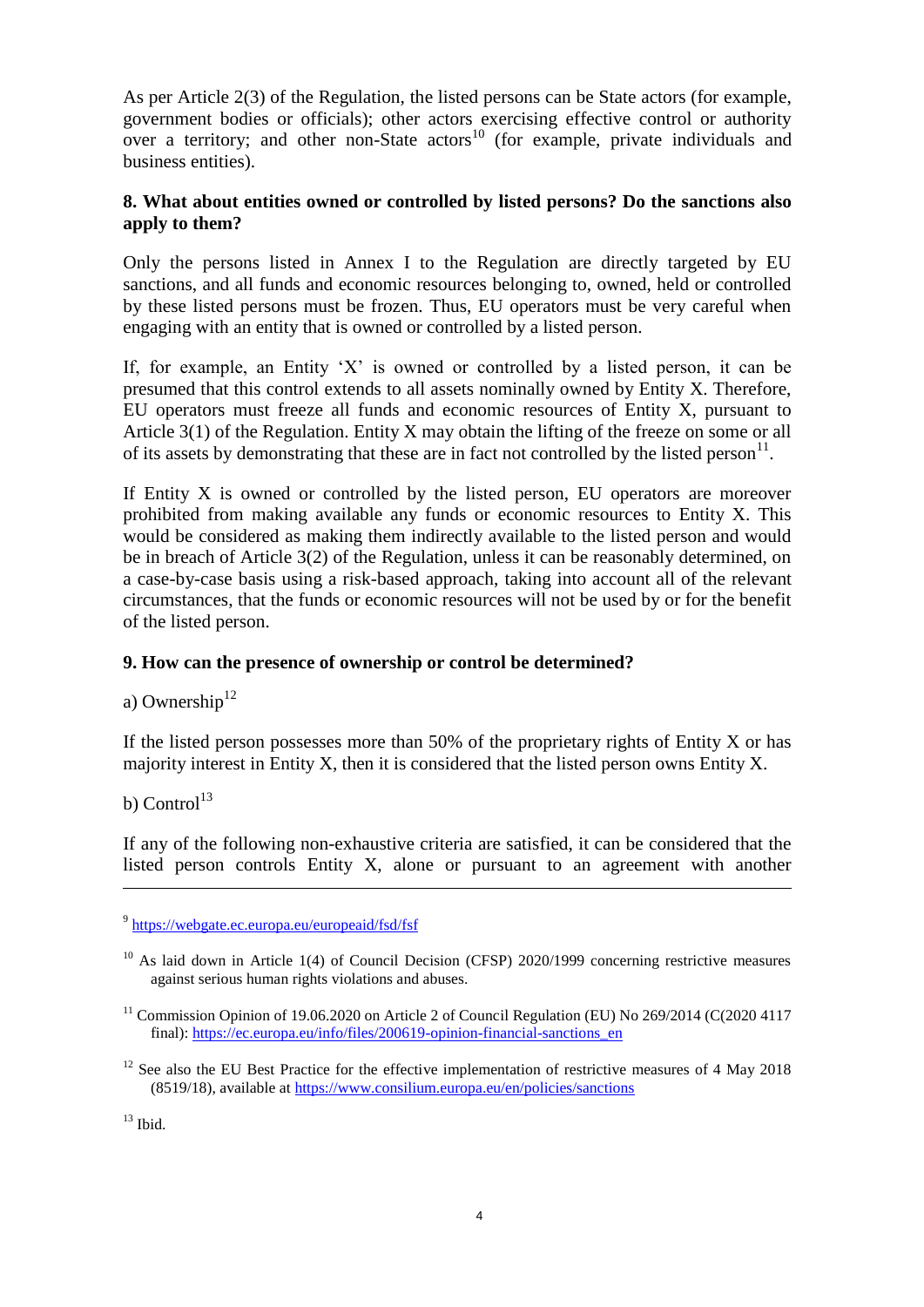shareholder or other third party, unless the contrary can be established on a case-by-case basis:

(a) having the right or exercising the power to appoint or remove a majority of the members of the administrative, management or supervisory body of Entity X;

(b) having appointed solely as a result of the exercise of one's voting rights a majority of the members of the administrative, management or supervisory bodies of Entity X who have held office during the relevant and the previous financial year;

(c) controlling alone, pursuant to an agreement with other shareholders in or members of Entity X, a majority of shareholders' or members' voting rights in Entity X;

(d) having the right to exercise a dominant influence over Entity X, pursuant to an agreement entered into with Entity X, or to a provision in its Memorandum or Articles of Association, where the law governing Entity X permits its being subject to such an agreement or provision;

(e) having the power to exercise the right to exercise a dominant influence referred to in point (d), without being the holder of that right $^{14}$ ;

(f) having the right to use all or part of the assets of Entity X;

(g) managing the business of Entity X on a unified basis, while publishing consolidated accounts;

(h) sharing jointly and severally the financial liabilities of Entity X, or guaranteeing them.

# **10. Are there any exceptions from the financial sanctions?**

The Regulation contains a number of exceptions<sup>15</sup> (derogations).

These derogations enable the release of frozen funds or economic resources, and/or the making available of funds or economic resources to listed persons. This is subject to prior authorisation from the relevant  $NCA^{16}$ , which can only be granted under strict and specific conditions:

- **Specific needs:** if the release or the making available of funds or economic resources is necessary to satisfy the **basic needs** of a listed person and dependent family members of natural persons, including payments for food, rent or mortgage, medicines and medical treatment, taxes, insurance premiums, and public utility charges; to cover the listed person's **legal expenses** or **extraordinary expenses**<sup>17</sup>; to ensure the **routine** holding or maintenance of

 $\overline{a}$ 

 $14$  Including, for example, by means of a front company.

<sup>&</sup>lt;sup>15</sup> Exceptions from EU sanctions usually take the form of derogations or exemptions. Derogations mean that a restricted (prohibited) action can be carried out only after the NCA has granted an authorisation. Exemptions mean that a restriction does not apply when the purpose of the action coincides with the scope of the exemption; as a result, persons falling within the purview of the exemption can carry out the action at hand without any delay. No exemptions are included in this sanctions regime.

<sup>&</sup>lt;sup>16</sup> Within two weeks of granting any authorisation, the Member State concerned must inform the other Member States and the Commission.

<sup>&</sup>lt;sup>17</sup> The NCA decides, on a case-by-case basis, which expenses can be considered as 'extraordinary'.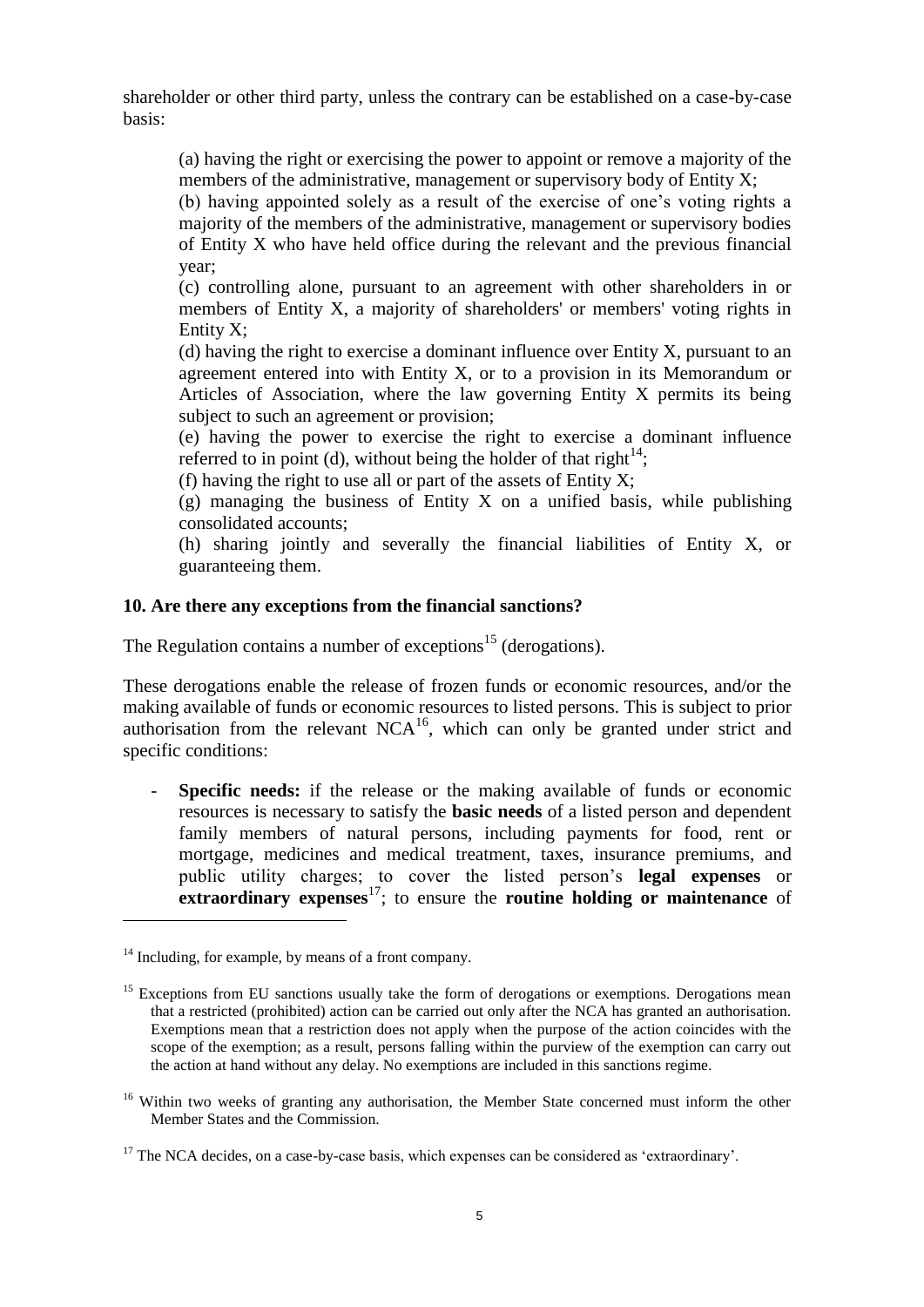frozen assets; or to be used for **official purposes** of a diplomatic or consular mission or international organisation (Article 4 of the Regulation);

- **Humanitarian aid:** if the release or the making available of funds or economic resources is necessary for the purpose of providing humanitarian aid, such as delivering or facilitating the delivery of assistance, including medical supplies, food, or the transfer of humanitarian workers and related assistance or for evacuations (Article 5 of the Regulation; see also Question 11);
- **Decisions:** if the release is prescribed by certain types of arbitral, judicial or administrative decisions rendered prior to or in certain cases after the imposition of sanctions, only if the decision is not for the benefit of a listed person and the recognition of the decision is not contrary to public policy in the Member State concerned (Article 6 of the Regulation);
- **Prior contracts:** if a payment is due under a contract or agreement concluded or an obligation that arose before the imposition of sanctions, provided that the funds or economic resources will be used for a payment by a listed person and that the payment is not for the benefit of a listed person (Article 7 of the Regulation).

Potential applicants can seek guidance from their NCA to identify the documents needed and procedures in place to obtain an authorisation.

In addition, Article 8 of the Regulation allows the crediting of frozen accounts and the addition of interest and other earnings, of payments due under contracts or obligations pre-dating the sanctions, and of payments due under certain types of decisions (judicial, administrative or arbitral) valid in a Member State, as long as all such additions are also frozen. This is an exception from the prohibition to make funds and economic resources available to listed persons, and it does not require a prior authorisation by the NCA. EU operators must nonetheless comply with Article 9 of the Regulation. See also Question 6.

# **11. What does the humanitarian derogation entail?**

EU sanctions are not meant to impede the delivery of humanitarian assistance. The humanitarian derogation laid down in Article 5 of the Regulation aims to address and minimise potential obstacles to the delivery of humanitarian aid. It allows for funds and economic resources to be released or made available to listed persons, provided that such funds or resources are necessary solely for humanitarian purposes, such as delivering or facilitating the delivery of assistance, including medical supplies, food, or the transfer of humanitarian workers and related assistance or for evacuations. Doing so requires prior authorisation from the NCA.

According to International Humanitarian Law, Article 214(2) of the Treaty on the Functioning of the European Union and the humanitarian principles of humanity, impartiality, independence and neutrality, humanitarian aid must be provided without discrimination. The identification as an individual in need must be made on the basis of these principles. Once this identification has been made, no vetting of the final beneficiary who is an individual in need is required.

# **12. What happens if the Regulation is not complied with by EU operators?**